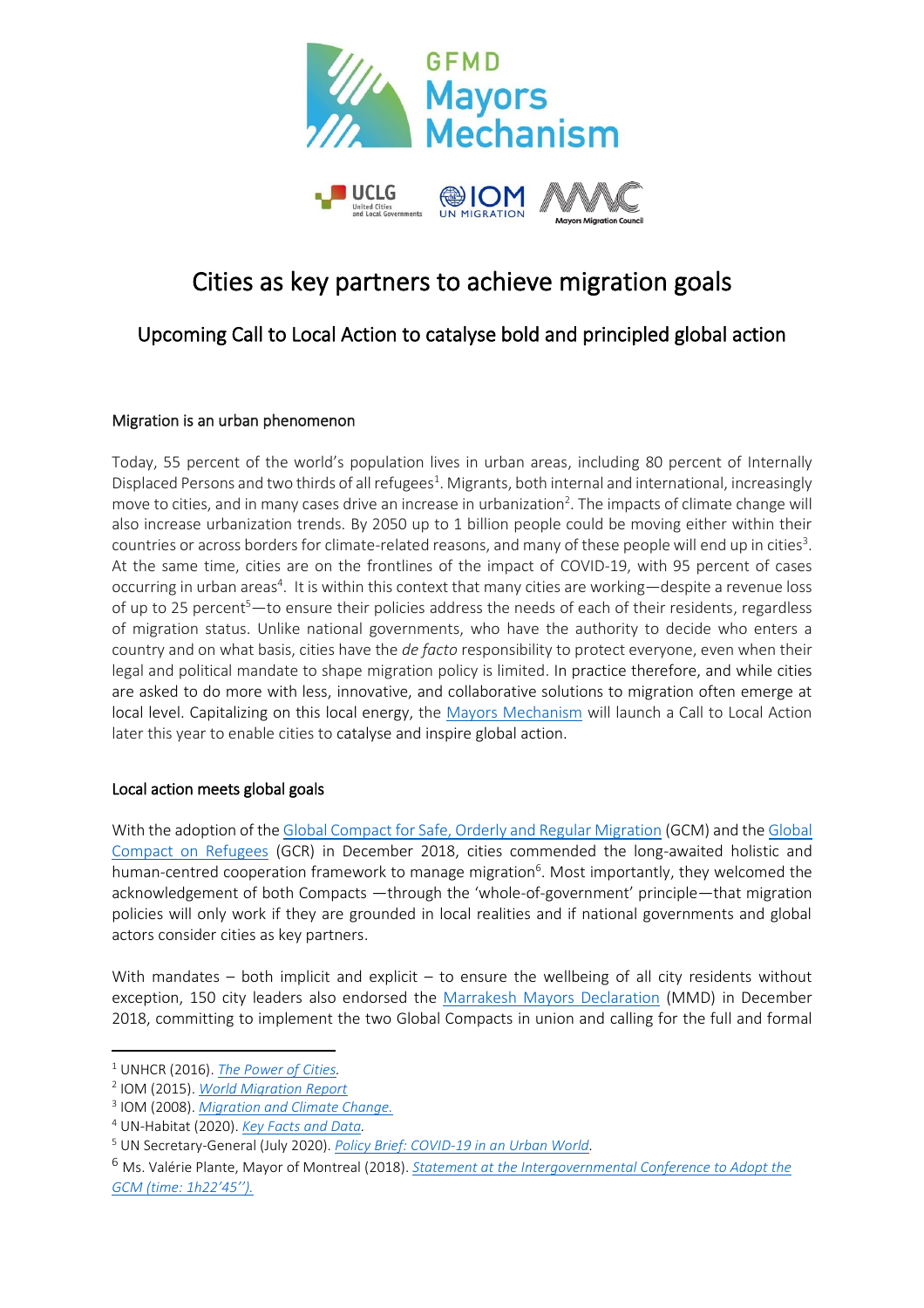recognition of the crucial role of cities in the implementation and review of both Compacts. Following that political commitment and responding to the Mayors Mechanism [2019 Call to Action,](https://www.gfmd.org/files/documents/mm_call_to_action_on_local_migration_flyer_final_v1.pdf) four cities (Bristol, Milan, São Paulo and Strasbourg) pledged to implement both Compacts. These pledges include actions such as:

- Develop and execute a Municipal Plan for Immigrants, in collaboration with a Municipal Council of immigrants, which places human rights at its heart and ensures policy coherence across city departments. [\(São Paulo pledge,](https://migrationnetwork.un.org/sites/default/files/docs/city_of_sao_paulo.pdf) contributing to the GCM whole-of-government principle and the GCM objectives).
- Establish a local communications campaign, promoting inclusive local identity and preventing discrimination and xenophobia. [\(Bristol pledge,](https://migrationnetwork.un.org/sites/default/files/docs/city_of_bristol_submission_to_the_ece_regional_review.pdf) contributing to GCM Objective 16 and 17)
- Mobilise national, regional and global city networks to raise the bar by sharing pragmatic, human-centred solutions in cities and advocating for inclusive migration policies. [\(Strasbourg](https://migrationnetwork.un.org/sites/default/files/docs/city_of_strasbourg_submission_to_the_ece_regional_review_french.pdf)  [pledge,](https://migrationnetwork.un.org/sites/default/files/docs/city_of_strasbourg_submission_to_the_ece_regional_review_french.pdf) contributing to GCM Objective 23)
- Strengthen city services to better protect migrant communities against sexual and genderbased violence. [\(Milan pledge,](https://migrationnetwork.un.org/sites/default/files/docs/city_of_milan_submission_to_the_ece_regional_review.pdf) contributing to GCM Objective 7 and 15)

While these pledges illustrate concrete city commitment, cities, during the GCM regional reviews and at the 2021 [GFMD Summit,](https://static1.squarespace.com/static/5ed73065798a4a61dd968312/t/6013d53e9482ce181f391373/1611912511398/Press+release_MM+GFMD_29jan.pdf) mentioned several hurdles for them to effectively contribute:

- Often, a lack of or poorly conceived local-national policy coordination mechanisms, as well as a lack of (access to) disaggregated data, hampers the ability of local and national governments to manage migration effectively, especially in times of crisis.
- Cities frequently lack adequate legal and budgetary mandates to protect migrants, thereby straining already limited capacities and putting migrants and communities at risk.
- Despite important developments, such as the inclusion of city actors in the steering committee of the [Migration Multi-Partner Trust Fund,](http://mptf.undp.org/factsheet/fund/MIG00) their participation in the [UN Network on Migration](https://migrationnetwork.un.org/) working groups, and the setup of a city-le[d Global Cities Fund for Inclusive Pandemic Response](https://www.mayorsmigrationcouncil.org/gcf#:~:text=The%20Global%20Cities%20Fund%20for,IDPs)%20during%20Covid%2D19.), cities lack access to international funding schemes and technical support, which makes implementing global commitments a challenge.



Ms. Valérie Plante, Mayor of Montreal, at the 5th Mayoral Forum on Human Mobility, Migration and Development in 2018, where city leaders adopted the Marrakesh Mayors Declaration. Copyright: United Cities and Local Governments.